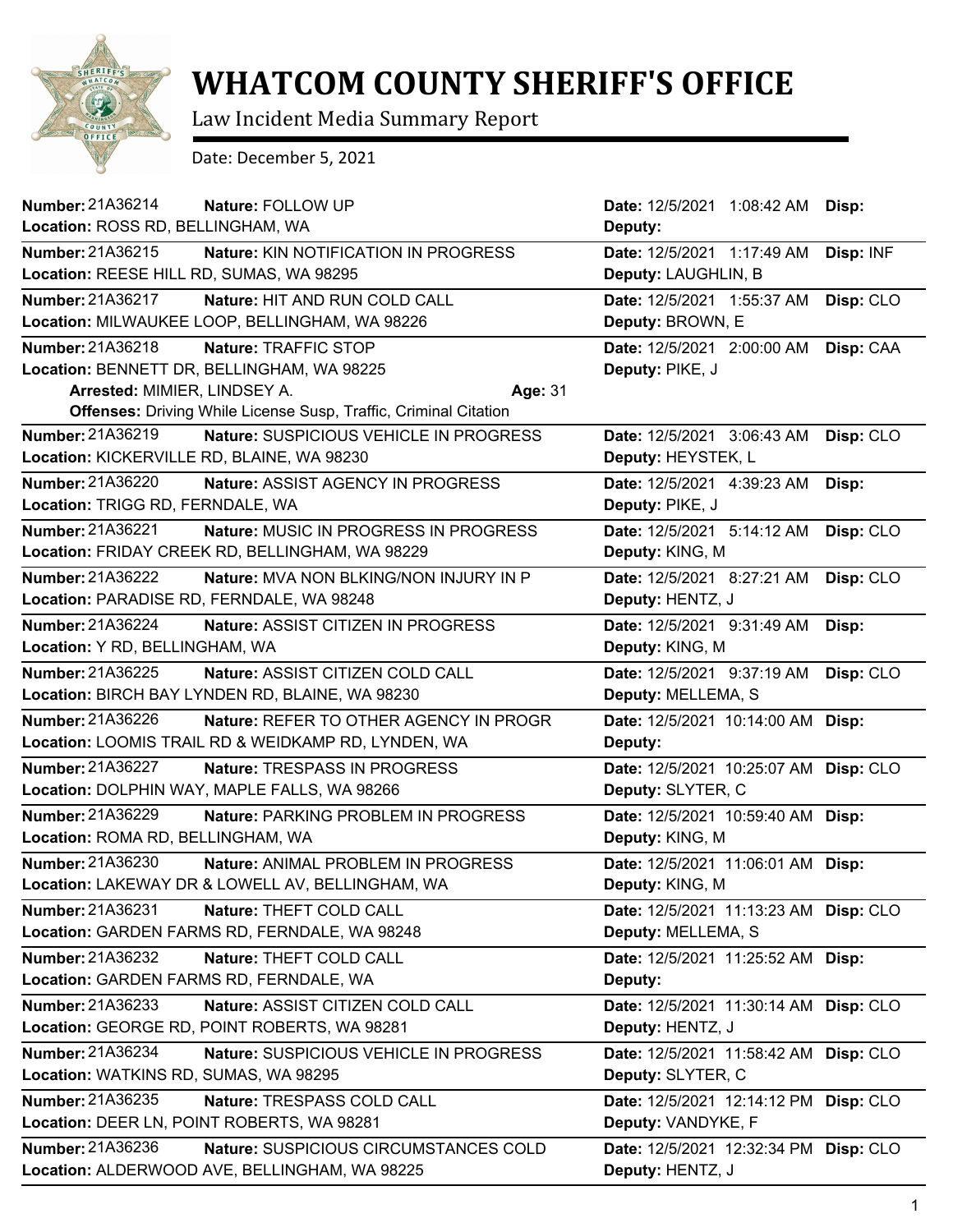|                                                                    | Date: 12/5/2021 12:39:07 PM Disp:       |
|--------------------------------------------------------------------|-----------------------------------------|
| Location: MAPLE CREST AV, BLAINE, WA                               | Deputy: HENTZ, J                        |
| Number: 21A36238<br>Nature: SUSPICIOUS PERSON IN PROGRESS          | Date: 12/5/2021 1:08:16 PM<br>Disp: CLO |
| Location: SUTTON DR, EVERSON, WA 98247                             | Deputy: SLYTER, C                       |
| Number: 21A36239<br>Nature: BURGLARY COLD CALL                     | Date: 12/5/2021 1:24:06 PM<br>Disp: CLO |
| Location: LOOMIS TRAIL RD, BLAINE, WA 98230                        | Deputy: MELLEMA, S                      |
| Number: 21A36240<br>Nature: WELFARE CHECK IN PROGRESS              | Date: 12/5/2021 1:39:51 PM<br>Disp:     |
| Location: BENNETT DR, BELLINGHAM, WA                               | Deputy:                                 |
| Number: 21A36241<br><b>Nature: MENTAL IN PROGRESS</b>              | Date: 12/5/2021 1:46:42 PM<br>Disp:     |
| Location: GREENVILLE DR, BELLINGHAM, WA                            | Deputy: KING, M                         |
| Number: 21A36243<br>Nature: ALARM AUDIBLE IN PROGRESS              | Date: 12/5/2021 2:31:40 PM<br>Disp:     |
| Location: W SMITH RD, BELLINGHAM, WA                               | Deputy:                                 |
| <b>Number: 21A36244</b><br><b>Nature: TRESPASS IN PROGRESS</b>     | Date: 12/5/2021 3:06:47 PM<br>Disp:     |
| Location: W SMITH RD, BELLINGHAM, WA                               | Deputy: JAMES, J                        |
| Number: 21A36245<br>Nature: ASSIST CITIZEN IN PROGRESS             | Date: 12/5/2021 3:12:29 PM<br>Disp: CLO |
| Location: BIRCH BAY LYNDEN RD, CUSTER, WA 98240                    | Deputy: VANDYKE, F                      |
| Number: 21A36246<br>Nature: ASSIST CITIZEN IN PROGRESS             | Date: 12/5/2021 3:26:59 PM<br>Disp: CLO |
| Location: FARIS RD, FERNDALE, WA 98248                             | Deputy: VANDYKE, F                      |
| Number: 21A36247<br>Nature: SUSPICIOUS VEHICLE COLD CALL           | Date: 12/5/2021 3:40:35 PM<br>Disp: CLO |
| Location: GRANDVIEW RD & VISTA DR, FERNDALE, WA 98248              | Deputy: VANDYKEN, B                     |
| <b>Number: 21A36248</b><br><b>Nature: MVA BLOCKING IN PROGRESS</b> | Date: 12/5/2021 4:07:51 PM<br>Disp: CLO |
| Location: HAMPTON RD & TRAPLINE RD, EVERSON, WA 98247              | Deputy: INGERMANN, N                    |
| Number: 21A36249<br>Nature: DOMESTIC PHYSICAL IN PROGRESS          | Date: 12/5/2021 4:09:04 PM<br>Disp: CLO |
| Location: ARNIE RD, BLAINE, WA 98230                               | Deputy: VANDYKE, F                      |
| Number: 21A36250<br>Nature: WATCH FOR IN PROGRESS                  | Date: 12/5/2021 4:09:58 PM<br>Disp:     |
| Location: CLAMDIGGER DR, BLAINE, WA                                | Deputy:                                 |
| Number: 21A36251<br>Nature: PROPERTY FOUND IN PROGRESS             | Date: 12/5/2021  4:11:12 PM  Disp:      |
| Location: BIRCH BAY LYNDEN RD, BLAINE, WA                          | Deputy: LARSONCOOLEY, B                 |
| Number: 21A36252<br>Nature: ATTEMPTED SUICIDE IN PROGRESS          | Date: 12/5/2021  4:11:36 PM  Disp:      |
|                                                                    |                                         |
| Location: STABLE LN, BELLINGHAM, WA                                | Deputy: LARSONCOOLEY, B                 |
| Number: 21A36253<br>Nature: MVA BLOCKING IN PROGRESS               | Date: 12/5/2021 4:15:09 PM<br>Disp:     |
| Location: HAMPTON RD & TRAPLINE RD, EVERSON, WA                    | Deputy:                                 |
| Number: 21A36254<br>Nature: SUSPICIOUS CIRCUMSTANCES IN PR         | Date: 12/5/2021 4:23:18 PM<br>Disp:     |
| Location: BENNETT DR, BELLINGHAM, WA                               | Deputy:                                 |
| Number: 21A36255<br>Nature: SUSPICIOUS CIRCUMSTANCES COLD          | Date: 12/5/2021 4:34:12 PM<br>Disp: CLO |
| Location: BAKER LAKE RD, NATIONAL FOREST, WA 98237                 | Deputy: JAMES, J                        |
| Number: 21A36256<br>Nature: WELFARE CHECK IN PROGRESS              | Date: 12/5/2021 4:43:36 PM<br>Disp:     |
| Location: MT BAKER HW, BELLINGHAM, WA                              | Deputy: LARSONCOOLEY, B                 |
| Number: 21A36257<br>Nature: DOMESTIC ORDER VIOL IN PROGRES         | Date: 12/5/2021 4:50:25 PM<br>Disp: CLO |
| Location: NORTHWEST DR, BELLINGHAM, WA 98226                       | Deputy: JAMES, J                        |
| Number: 21A36258<br>Nature: MENTAL COLD CALL                       | Disp: CLO<br>Date: 12/5/2021 5:11:40 PM |
| Location: BIRCH BAY LYNDEN RD, BLAINE, WA 98230                    | Deputy: VANDYKE, F                      |
| Number: 21A36259<br>Nature: ASSIST AGENCY IN PROGRESS              | Date: 12/5/2021 5:20:36 PM<br>Disp:     |
| Location: CHUCKANUT DR, BELLINGHAM, WA                             | Deputy: LARSONCOOLEY, B                 |
| Number: 21A36260<br>Nature: FORGERY COLD CALL                      | Date: 12/5/2021 4:42:43 PM              |
| Location: HAYNIE RD, CUSTER, WA 98240                              | Disp: CLO<br>Deputy: BOYD, M            |
| Number: 21A36262<br>Nature: REFER TO WSP IN PROGRESS               | Date: 12/5/2021 6:21:41 PM<br>Disp:     |